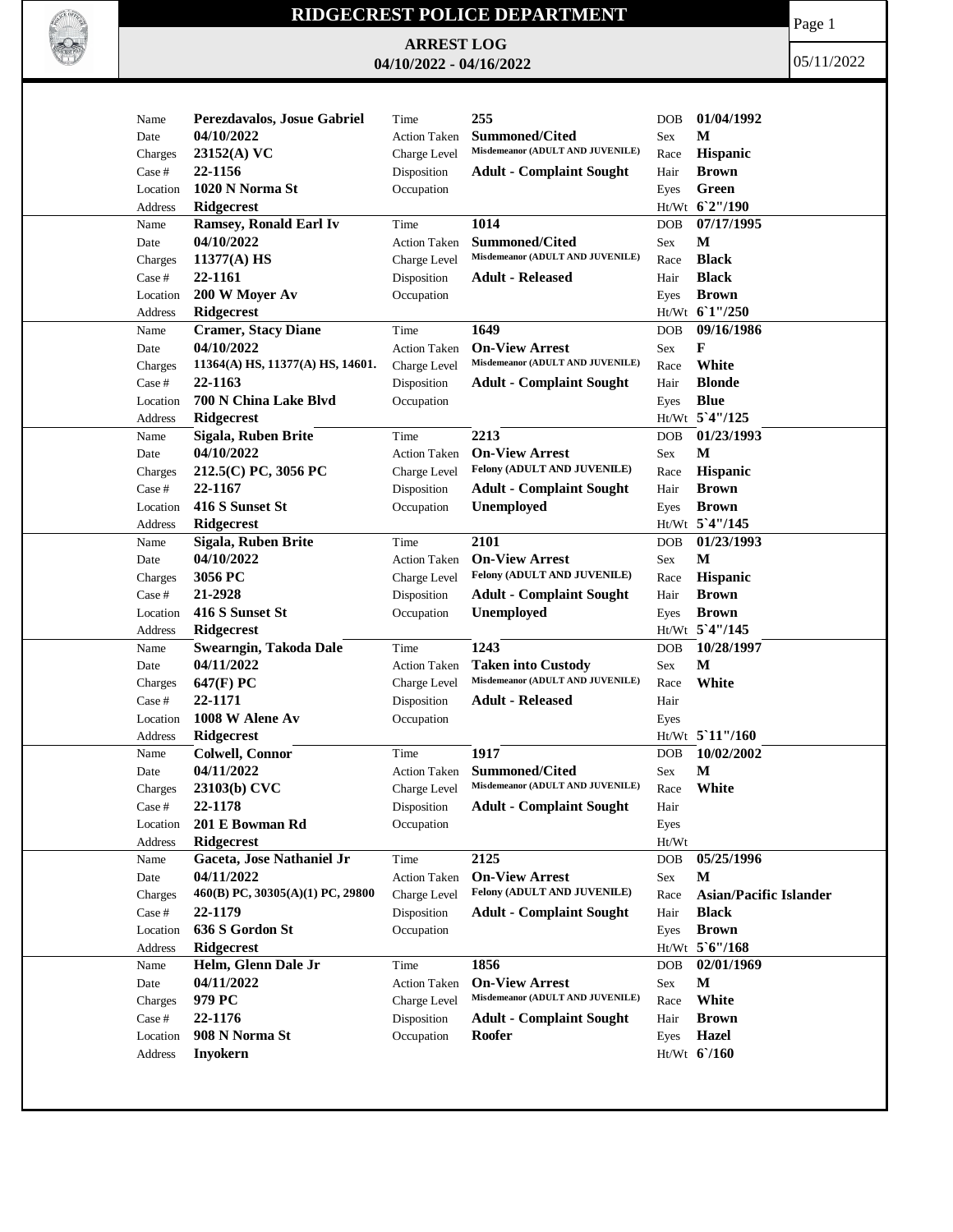|                   | ARREST LOG for 04/10/2022 - 04/16/2022    |                     |                                                           |              | Page 2                        |
|-------------------|-------------------------------------------|---------------------|-----------------------------------------------------------|--------------|-------------------------------|
| Name              | Helm, Glenn Dale Jr                       | Time                | 1856                                                      | <b>DOB</b>   | 02/01/1969                    |
| Date              | 04/11/2022                                | <b>Action Taken</b> | <b>On-View Arrest</b>                                     | Sex          | М                             |
| Charges           | Outside Warr. - M                         | Charge Level        | Misdemeanor (ADULT AND JUVENILE)                          | Race         | White                         |
| Case #            | 22-1176                                   | Disposition         | <b>Adult - Complaint Sought</b>                           | Hair         | <b>Brown</b>                  |
| Location          | 908 N Norma St                            | Occupation          | Roofer                                                    | Eyes         | <b>Hazel</b>                  |
| Address           | <b>Inyokern</b>                           |                     |                                                           |              | Ht/Wt 6'/160                  |
| Name              | Sanchez, Rolando                          | Time                | 1520                                                      | DOB          | 08/03/1967                    |
| Date              | 04/12/2022                                | <b>Action Taken</b> | <b>On-View Arrest</b>                                     | Sex          | М                             |
| Charges           | 496(A) PC, 979 PC                         | Charge Level        | Misdemeanor (ADULT AND JUVENILE)                          | Race         | Hispanic                      |
| Case #            | 22-1190                                   | Disposition         | <b>Adult - Complaint Sought</b>                           | Hair         | Gray                          |
| Location          | 132 S Holly Canyon St                     | Occupation          |                                                           | Eyes         | <b>Brown</b>                  |
| Address           | <b>Ridgecrest</b>                         |                     |                                                           |              | Ht/Wt 5`5"/150                |
| Name              | Williams, Holly Kay                       | Time                | 341                                                       | DOB          | 02/11/1993<br>F               |
| Date              | 04/12/2022                                | <b>Action Taken</b> | <b>Summoned/Cited</b><br>Misdemeanor (ADULT AND JUVENILE) | Sex          | White                         |
| Charges<br>Case # | $11364(A)$ HS<br>22-1181                  | Charge Level        |                                                           | Race         | <b>Blonde</b>                 |
|                   |                                           | Disposition         | <b>Adult - Complaint Sought</b>                           | Hair         |                               |
| Location          | W Upjohn Av<br>Ridgecrest                 | Occupation          |                                                           | Eyes         | <b>Blue</b><br>Ht/Wt 5`2"/89  |
| Address<br>Name   | Harriman, Tyler Jay                       | Time                | 445                                                       | <b>DOB</b>   | 07/12/1990                    |
| Date              | 04/12/2022                                | <b>Action Taken</b> | <b>Taken into Custody</b>                                 | Sex          | М                             |
| Charges           | 979 PC                                    | Charge Level        | Misdemeanor (ADULT AND JUVENILE)                          | Race         | <b>Asian/Pacific Islander</b> |
| Case #            | 22-1182                                   | Disposition         | <b>Adult - Complaint Sought</b>                           | Hair         | <b>Brown</b>                  |
| Location          | 600 W 7TH St, Los Angeles, CA Occupation  |                     |                                                           | Eyes         | <b>Brown</b>                  |
| Address           | Lynwood                                   |                     |                                                           | Ht/Wt        |                               |
| Name              | <b>Gravage, Ivory Deann</b>               | Time                | 30                                                        | <b>DOB</b>   | 11/14/1987                    |
| Date              | 04/12/2022                                | <b>Action Taken</b> | <b>Taken into Custody</b>                                 | Sex          | F                             |
| Charges           | 979 PC                                    | Charge Level        | Misdemeanor (ADULT AND JUVENILE)                          | Race         | White                         |
| Case #            | 22-1180                                   | Disposition         | <b>Adult - Referred to Other Authority</b>                | Hair         | <b>Brown</b>                  |
| Location          | Middlehoff Ln / Oro Dam Blvd W, Oroville  | Occupation          |                                                           | Eyes         | Green                         |
| Address           | <b>Lake Havasu</b>                        |                     |                                                           |              | Ht/Wt 5'4"/150                |
| Name              | Cook, Brian Lorenzo Jr                    | Time                | 1606                                                      | DOB          | 03/21/1988                    |
| Date              | 04/12/2022                                | <b>Action Taken</b> | <b>Summoned/Cited</b>                                     | Sex          | M                             |
| Charges           | $12500(a)$ VC                             | Charge Level        | Misdemeanor (ADULT AND JUVENILE)                          | Race         | <b>Black</b>                  |
| Case #            | 22-1192                                   | Disposition         | <b>Adult - Released</b>                                   | Hair         | <b>Black</b>                  |
| Location          | 400 S Downs St                            | Occupation          |                                                           | Eyes         | <b>Brown</b>                  |
| Address           | <b>Ridgecrest</b>                         |                     |                                                           |              | Ht/Wt 61"/178                 |
| Name              | <b>Hiatt, Robin Annette</b>               | Time                | 2200                                                      | DOB          | 04/05/1953                    |
| Date              | 04/13/2022                                | Action Taken        | <b>On-View Arrest</b>                                     | Sex          | F                             |
| Charges           | 979 PC                                    | Charge Level        | Misdemeanor (ADULT AND JUVENILE)                          | Race         | White                         |
| Case #            | 21-842                                    | Disposition         | <b>Adult - Complaint Sought</b>                           | Hair         | <b>Brown</b>                  |
| Location          | 201 E Bowman Rd                           | Occupation          |                                                           | Eyes         | <b>Hazel</b>                  |
| <b>Address</b>    | <b>Ridgecrest</b>                         |                     |                                                           |              | Ht/Wt 5`5"/150                |
| Name              | <b>Usher, Angus Bruce</b>                 | Time                | 1317                                                      | <b>DOB</b>   | 06/09/1965                    |
| Date              | 04/13/2022                                | <b>Action Taken</b> | <b>Taken into Custody</b>                                 | Sex          | M                             |
| Charges           | 979 PC                                    | Charge Level        | Misdemeanor (ADULT AND JUVENILE)                          | Race         | <b>Black</b>                  |
| Case #            | 22-1202                                   | Disposition         | <b>Adult - Referred to Other Authority</b>                | Hair         | <b>Black</b>                  |
| Location          | <b>Unknown</b>                            | Occupation          |                                                           | Eyes         | Hazel                         |
| Address           | <b>Ridgecrest</b>                         |                     |                                                           |              | Ht/Wt 5`10"/165               |
| Name              | <b>Stan, Devon Thomas</b>                 | Time                | 2019                                                      | DOB          | 08/15/2000                    |
| Date              | 04/13/2022                                | <b>Action Taken</b> | <b>On-View Arrest</b><br>Misdemeanor (ADULT AND JUVENILE) | Sex          | $\mathbf M$                   |
| Charges           | 243(E)(1) PC                              | Charge Level        |                                                           | Race         | White                         |
| Case #            | 22-1208                                   | Disposition         | <b>Adult - Complaint Sought</b>                           | Hair         | <b>Brown</b>                  |
| Location          | 109 W Haloid Rd                           | Occupation          |                                                           | Eyes         | <b>Hazel</b>                  |
| Address           | <b>Ridgecrest</b>                         |                     | 2200                                                      |              | Ht/Wt 61"/190                 |
| Name              | <b>Hiatt, Robin Annette</b><br>04/13/2022 | Time                | <b>On-View Arrest</b>                                     | <b>DOB</b>   | 04/05/1953<br>F               |
| Date              |                                           | <b>Action Taken</b> | Misdemeanor (ADULT AND JUVENILE)                          | Sex          | White                         |
| Charges<br>Case # | <b>Outside Warr. - M</b><br>22-1209       | Charge Level        |                                                           | Race<br>Hair | <b>Brown</b>                  |
| Location          | 201 E Bowman Rd                           | Disposition         | <b>Adult - Complaint Sought</b>                           |              | <b>Hazel</b>                  |
|                   | Ridgecrest                                | Occupation          |                                                           | Eyes         | Ht/Wt 5`5"/150                |
| Address           |                                           |                     |                                                           |              |                               |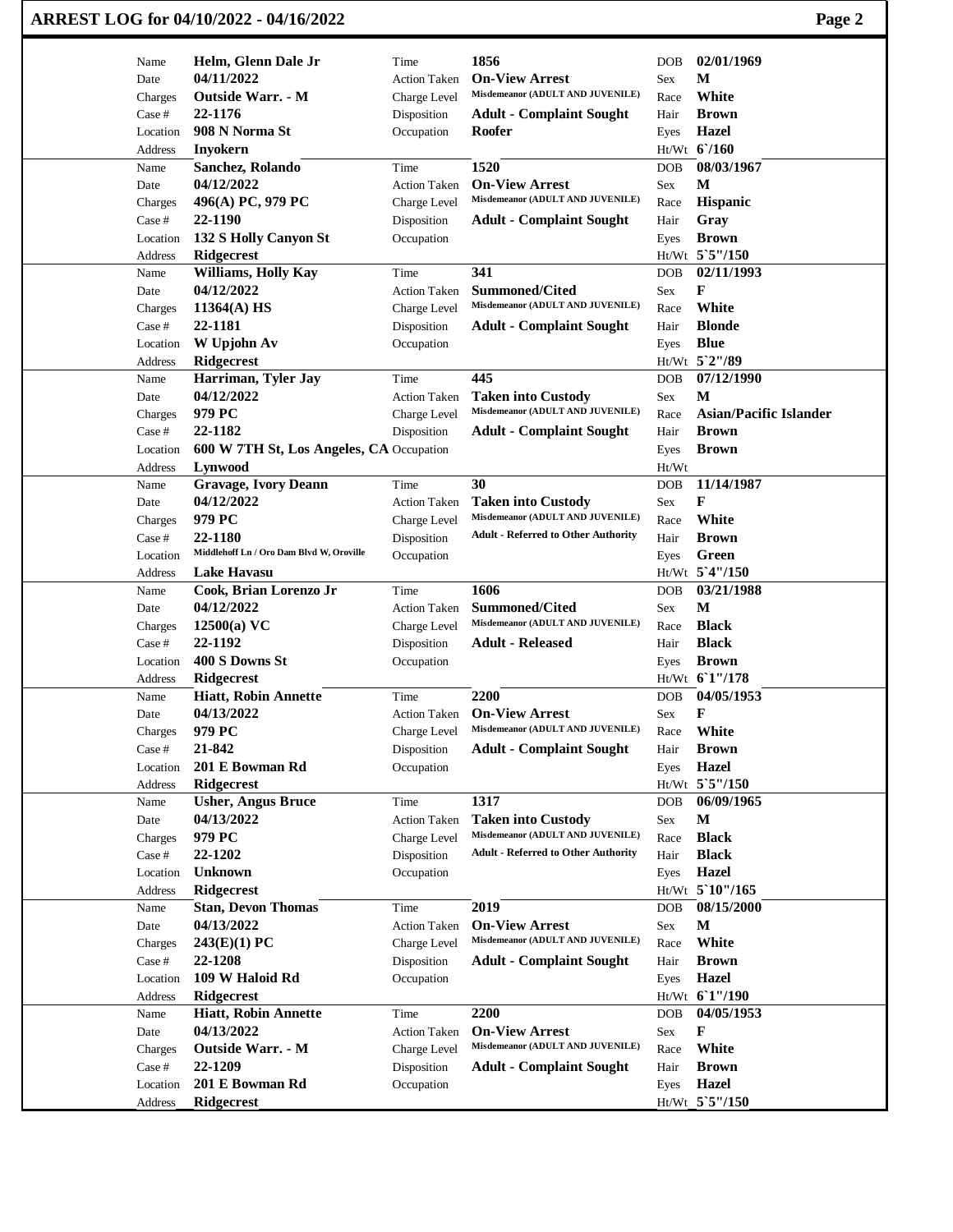|                   | ARREST LOG for 04/10/2022 - 04/16/2022      |                             |                                                           |              |                                | Page 3 |
|-------------------|---------------------------------------------|-----------------------------|-----------------------------------------------------------|--------------|--------------------------------|--------|
| Name              | <b>Campbell, Crystal Dawn</b>               | Time                        | 1915                                                      | <b>DOB</b>   | 06/28/1985                     |        |
| Date              | 04/13/2022                                  | <b>Action Taken</b>         | <b>On-View Arrest</b>                                     | Sex          | F                              |        |
| Charges           | 529(A)(3) PC, 979 PC, 14601.1(a)            | Charge Level                | Felony (ADULT AND JUVENILE)                               | Race         | White                          |        |
| Case #            | 22-1207                                     | Disposition                 | <b>Adult - Complaint Sought</b>                           | Hair         | <b>Brown</b>                   |        |
| Location          | <b>200 W Moyer F36</b>                      | Occupation                  | <b>None</b>                                               | Eyes         | <b>Brown</b>                   |        |
| Address           | <b>Ridgecrest</b>                           |                             |                                                           |              | Ht/Wt 5`5"/190                 |        |
| Name              | Portilloblanco, Katy Johana                 | Time                        | 1116                                                      | <b>DOB</b>   | 06/27/1990                     |        |
| Date              | 04/14/2022                                  | <b>Action Taken</b>         | <b>Summoned/Cited</b>                                     | Sex          | F                              |        |
| Charges           | 979 PC                                      | Charge Level                | Misdemeanor (ADULT AND JUVENILE)                          | Race         | Hispanic                       |        |
| Case #            | 22-1221                                     | Disposition                 | <b>Adult - Complaint Sought</b>                           | Hair         | <b>Brown</b>                   |        |
| Location          | 100 W California Ave                        | Occupation                  |                                                           | Eyes         | <b>Brown</b>                   |        |
| Address           | Ridgecrest                                  |                             |                                                           |              | Ht/Wt 5`5"/175                 |        |
| Name              | <b>Blanton, Glenn Marquee</b><br>04/14/2022 | Time                        | 1849<br><b>On-View Arrest</b>                             | <b>DOB</b>   | 09/22/1979<br>M                |        |
| Date              | 14601.1(a) VC, $4000(a)(1)$ VC, 97          | <b>Action Taken</b>         | Misdemeanor (ADULT AND JUVENILE)                          | Sex          | <b>Black</b>                   |        |
| Charges<br>Case # | 22-1226                                     | Charge Level<br>Disposition | <b>Adult - Complaint Sought</b>                           | Race<br>Hair | <b>Black</b>                   |        |
| Location          | 100 E Rader Av                              | Occupation                  | <b>Unemployed</b>                                         |              | <b>Brown</b>                   |        |
| Address           | <b>Ridgecrest</b>                           |                             |                                                           | Eyes         | Ht/Wt 6'/230                   |        |
| Name              | <b>Walker, Nicolas Bradford</b>             | Time                        | 1650                                                      | <b>DOB</b>   | 04/21/1998                     |        |
| Date              | 04/14/2022                                  | <b>Action Taken</b>         | <b>Summoned/Cited</b>                                     | Sex          | М                              |        |
| Charges           | 979 PC                                      | Charge Level                | Misdemeanor (ADULT AND JUVENILE)                          | Race         | White                          |        |
| Case #            | 22-1225                                     | Disposition                 | <b>Adult - Complaint Sought</b>                           | Hair         | <b>Blonde</b>                  |        |
| Location          | 300 W Ridgecrest Bl                         | Occupation                  | Unemployed                                                | Eyes         | <b>Blue</b>                    |        |
| Address           | Ridgecrest                                  |                             |                                                           |              | Ht/Wt 5`8"/175                 |        |
| Name              | Dancel, Crystal Ann                         | Time                        | 2152                                                      | <b>DOB</b>   | 09/12/1989                     |        |
| Date              | 04/14/2022                                  | <b>Action Taken</b>         | <b>Taken into Custody</b>                                 | Sex          | F                              |        |
| Charges           | 979 PC                                      | Charge Level                | Misdemeanor (ADULT AND JUVENILE)                          | Race         | Hispanic                       |        |
| Case #            | 22-1227                                     | Disposition                 | <b>Adult - Referred to Other Authority</b>                | Hair         | <b>Brown</b>                   |        |
| Location          | 100 Montaro Rd                              | Occupation                  |                                                           | Eyes         | <b>Brown</b>                   |        |
| Address           | <b>Highland</b>                             |                             |                                                           |              | Ht/Wt 5`2"/160                 |        |
| Name              | Soulsburg, Jeffrey Dean Jr                  | Time                        | 1902                                                      | <b>DOB</b>   | 03/20/1992                     |        |
| Date              | 04/15/2022                                  | <b>Action Taken</b>         | <b>On-View Arrest</b>                                     | Sex          | M                              |        |
| Charges           | 979 PC, 273.5(A) PC                         | Charge Level                | Felony (ADULT AND JUVENILE)                               | Race         | White                          |        |
| Case #            | 22-1019                                     | Disposition                 | <b>Adult - Complaint Sought</b>                           | Hair         | <b>Brown</b>                   |        |
| Location          | 405 S Richmond Rd                           | Occupation                  |                                                           | Eyes         | <b>Blue</b>                    |        |
| Address           | <b>Ridgecrest</b>                           |                             |                                                           |              | Ht/Wt 5`10"/155                |        |
| Name              | <b>Wisdom, Kyle Lee</b>                     | Time                        | 1916                                                      | <b>DOB</b>   | 05/30/1995                     |        |
| Date              | 04/15/2022                                  | <b>Action Taken</b>         | <b>On-View Arrest</b>                                     | Sex          | $\mathbf M$                    |        |
| Charges           | $273.5(A)$ PC                               | Charge Level                | Felony (ADULT AND JUVENILE)                               | Race         | White                          |        |
| Case #            | 22-1213                                     | Disposition                 | <b>Adult - Complaint Sought</b>                           | Hair         | <b>Brown</b>                   |        |
| Location          | <b>617 Commercial Ave</b>                   | Occupation                  |                                                           | Eyes         | <b>Blue</b>                    |        |
| Address           | Ridgecrest                                  |                             |                                                           |              | Ht/Wt 5`8"/170                 |        |
| Name              | Leushen, Brandon Lee Edward Time            |                             | 28                                                        | <b>DOB</b>   | 08/07/1993                     |        |
| Date              | 04/15/2022                                  | <b>Action Taken</b>         | <b>Summoned/Cited</b><br>Misdemeanor (ADULT AND JUVENILE) | Sex          | M                              |        |
| Charges           | 979 PC                                      | Charge Level                | <b>Adult - Referred to Other Authority</b>                | Race         | White                          |        |
| Case #            | 22-51<br>N Norma St/W Jean Av               | Disposition                 | Laborer                                                   | Hair         | <b>Brown</b>                   |        |
| Location          | <b>Ridgecrest</b>                           | Occupation                  |                                                           | Eyes         | <b>Brown</b><br>Ht/Wt 5`9"/160 |        |
| Address<br>Name   | Leushen, Brandon Lee Edward Time            |                             | 28                                                        | DOB          | 08/07/1993                     |        |
| Date              | 04/15/2022                                  | <b>Action Taken</b>         | <b>Summoned/Cited</b>                                     | Sex          | $\mathbf M$                    |        |
| Charges           | 979 PC                                      | Charge Level                | Misdemeanor (ADULT AND JUVENILE)                          | Race         | White                          |        |
| Case #            | 22-1228                                     | Disposition                 | <b>Adult - Referred to Other Authority</b>                | Hair         | <b>Brown</b>                   |        |
| Location          | N Norma St/W Jean Av                        | Occupation                  | Laborer                                                   | Eyes         | <b>Brown</b>                   |        |
| Address           | <b>Ridgecrest</b>                           |                             |                                                           |              | Ht/Wt 5`9"/160                 |        |
| Name              | Lopez, Latisha Lynn                         | Time                        | 1328                                                      | DOB          | 02/19/1985                     |        |
| Date              | 04/15/2022                                  | <b>Action Taken</b>         | <b>Summoned/Cited</b>                                     | Sex          | F                              |        |
| Charges           | 979 PC                                      | Charge Level                | Misdemeanor (ADULT AND JUVENILE)                          | Race         | White                          |        |
| Case #            | 22-1236                                     | Disposition                 | <b>Adult - Complaint Sought</b>                           | Hair         | <b>Blonde</b>                  |        |
| Location          | 535 S Chinalake Blvd                        | Occupation                  |                                                           | Eyes         | <b>Blue</b>                    |        |
| Address           | Ridgecrest                                  |                             |                                                           |              | Ht/Wt 5`7"/210                 |        |
|                   |                                             |                             |                                                           |              |                                |        |